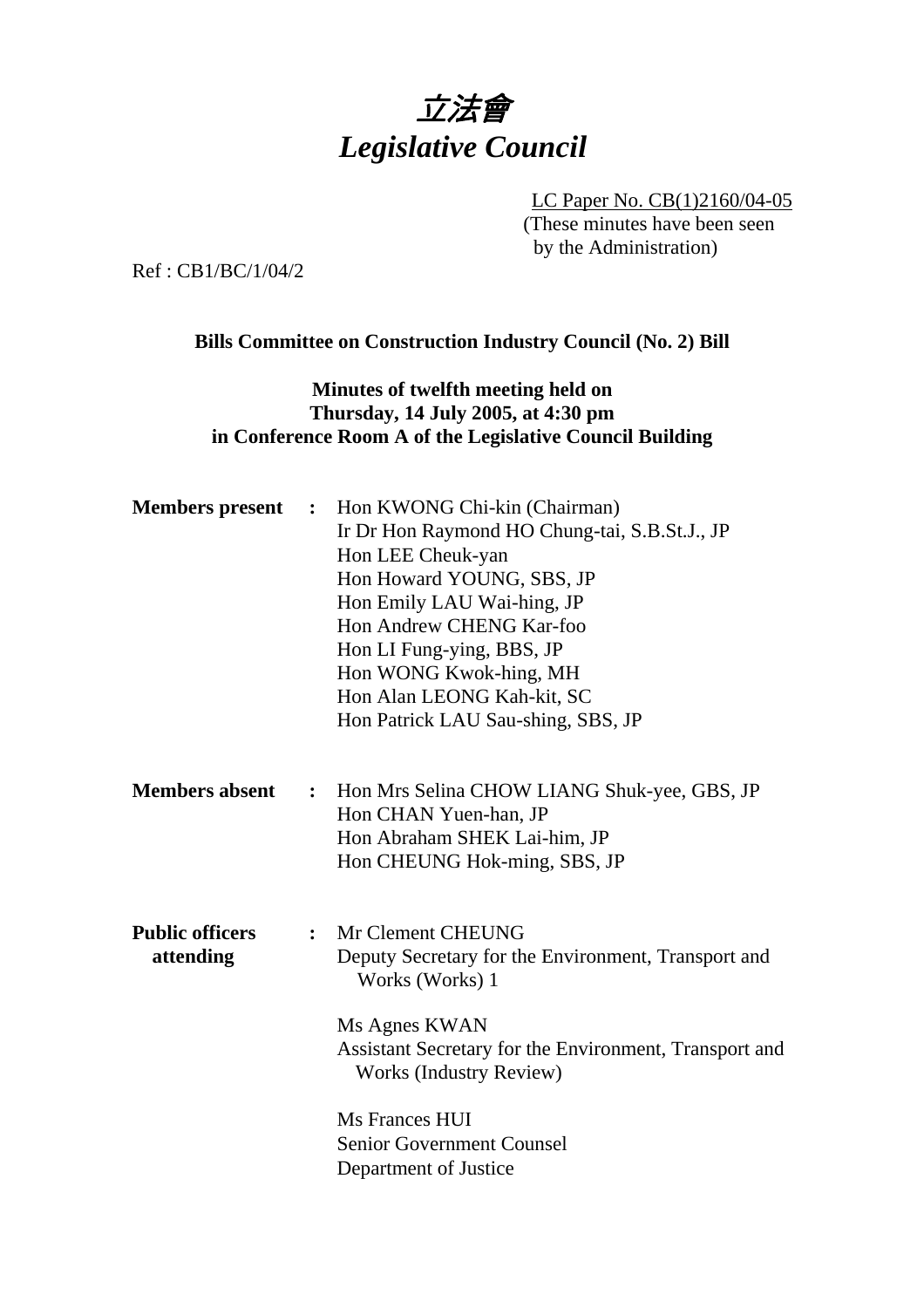|                             | Ms Selina LAU                                        |
|-----------------------------|------------------------------------------------------|
|                             | <b>Government Counsel</b>                            |
|                             | Department of Justice                                |
| Clerk in attendance :       | Miss Odelia LEUNG                                    |
|                             | Chief Council Secretary (1)4                         |
| <b>Staff in attendance:</b> | <b>Miss Kitty CHENG</b><br>Assistant Legal Adviser 5 |
|                             | Ms Sarah YUEN                                        |
|                             | Senior Council Secretary (1)6                        |
|                             |                                                      |

**I** Confirmation of minutes<br>(LC Paper No. CB(1)2025/04-05

Action

-- Minutes of meeting on 21 June 2005)

The minutes of the meeting held on 21 June 2005 were confirmed.

| <b>Meeting with the Administration</b>                              |                                      |
|---------------------------------------------------------------------|--------------------------------------|
| $(LC$ Paper No. $CB(1)2024/04-05(01)$ -- List of follow-up actions  |                                      |
|                                                                     | arising from discussion at the       |
|                                                                     | meeting on 21 June 2005              |
| LC Paper No. $CB(1)2024/04-05(02)$ --                               | Administration's response to         |
|                                                                     | the list of follow-up actions        |
|                                                                     | arising from discussion at the       |
|                                                                     | meeting on 21 June 2005              |
| LC Paper No. $CB(1)2024/04-05(03)$ -- Letter dated 8 July 2005 from |                                      |
|                                                                     | the Administration providing         |
|                                                                     | information on the financial         |
|                                                                     | position of the Construction         |
|                                                                     | <b>Industry Training Authority</b> ) |

2. Mr Patrick LAU Sau-shing declared interests as member of the Construction Industry Training Authority.

3. The Bills Committee deliberated (Index of proceedings attached at the **Appendix**).

4. The Administration was requested to provide –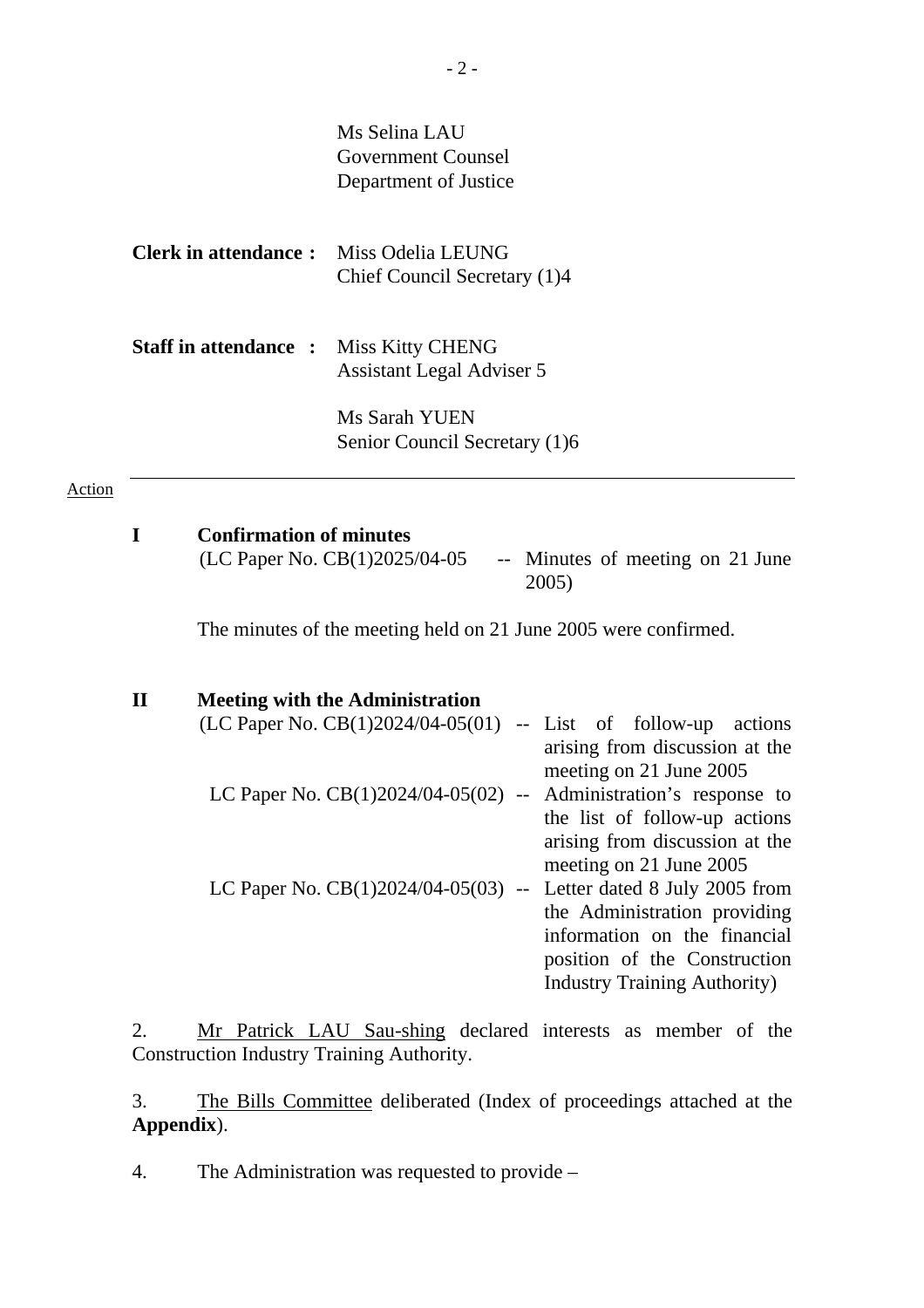- (a) a breakdown of the value of construction works by the public and private sectors from 2002 to 2004 and the estimated value from 2005 to 2010. The Administration was requested to specify the value of construction works undertaken by the Hong Kong Housing Authority during the relevant period;
- (b) a breakdown of the levy income from public and private construction works from 2002 to 2004 and the estimated value from 2005 to 2010;
- (c) the salary structure of Construction Industry Training Authority; and
- (d) a written reply to the letter from Hon CHEUNG Man-kwong dated 11 July 2005.

## **III Any other business**

5. Members noted that the thirteenth meeting of the Bills Committee had been scheduled for Wednesday, 20 July 2005, from 2:30 pm to 6:30 pm. They agreed to discuss the following at the meeting –

- (a) The way forward; and
- (b) Meeting arrangements for the Construction Industry Council.

(*Post-meeting note:* With the concurrence of the Chairman, the ending time of the thirteenth meeting was revised to 4:30 pm.)

6. The meeting ended at 6:30 pm.

Council Business Division 1 Legislative Council Secretariat 1 August 2005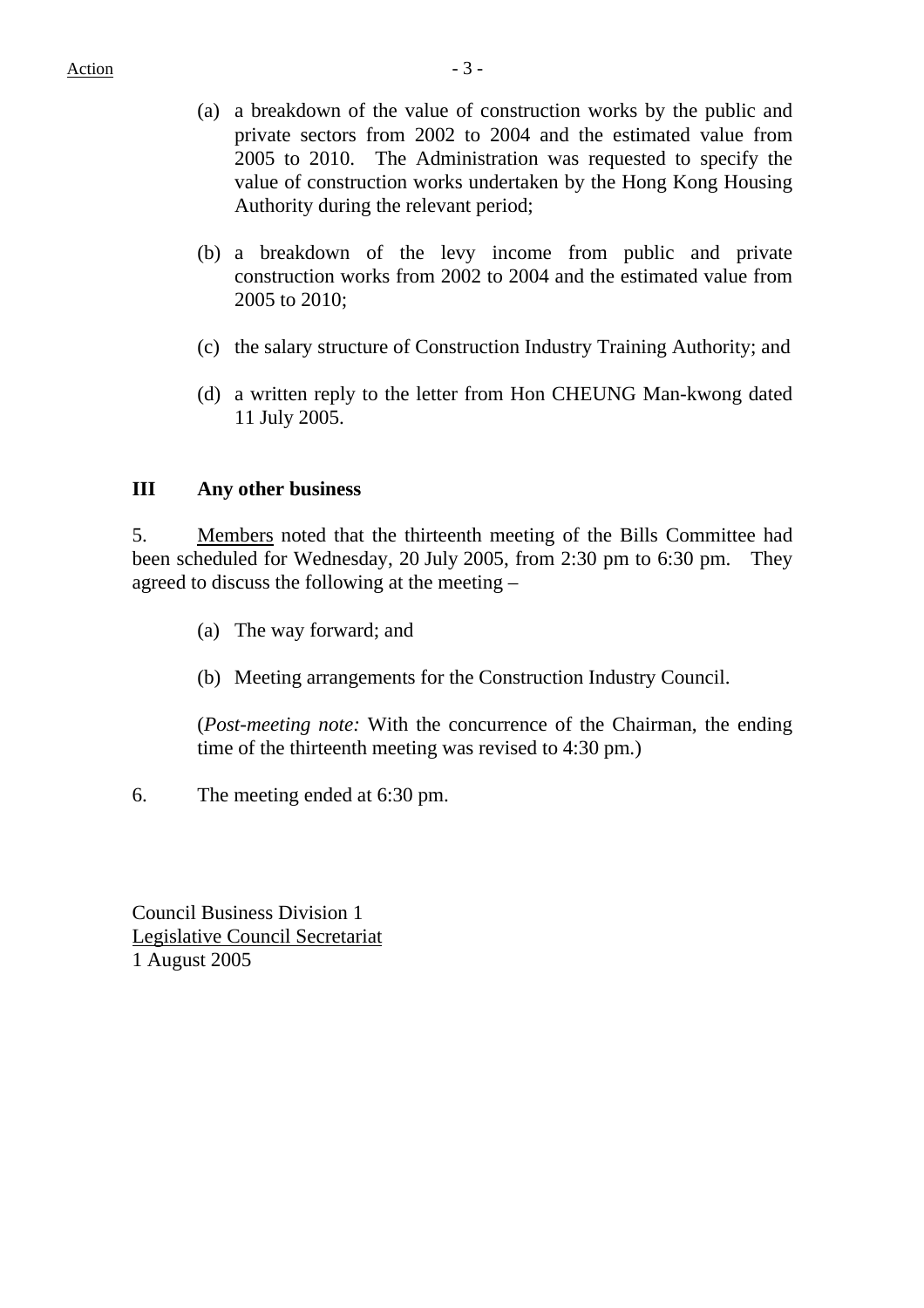## **Proceedings of the twelfth meeting of the Bills Committee on Construction Industry Council (No. 2) Bill on Thursday, 14 July 2005, at 4:30 pm in Conference Room A of the Legislative Council Building**

| <b>Time marker</b> | <b>Speaker</b>                                | Subject(s)                                                                                                                                                                                                                                                                                                                                                                                                                                                                                                                                           | <b>Action</b><br>required |
|--------------------|-----------------------------------------------|------------------------------------------------------------------------------------------------------------------------------------------------------------------------------------------------------------------------------------------------------------------------------------------------------------------------------------------------------------------------------------------------------------------------------------------------------------------------------------------------------------------------------------------------------|---------------------------|
| $000000 - 000039$  | Chairman                                      | Opening remarks                                                                                                                                                                                                                                                                                                                                                                                                                                                                                                                                      |                           |
|                    |                                               | Confirmation of minutes of<br>the<br>meeting held on 21 June 2005<br>(LC Paper No. CB(1)2025/04-05)                                                                                                                                                                                                                                                                                                                                                                                                                                                  |                           |
|                    |                                               | Discussion on meeting arrangements for Construction Industry Council                                                                                                                                                                                                                                                                                                                                                                                                                                                                                 |                           |
| $000040 - 000618$  | Chairman<br>Ms Emily LAU<br>Administration    | Administration's<br>the<br>report<br>on<br>progress of<br>its<br>preparation<br>of<br>information on meeting arrangements<br>for Construction Industry Council<br>(CIC)<br>member's<br>call<br>the<br>A<br>upon<br>Administration to respond early to<br>some members' request to clearly<br>provide in law that meetings of CIC<br>be open to the public except under<br>certain specified circumstances<br>Administration's<br>undertaking<br>to<br>submit a proposal<br>to<br>the Bills<br>Committee<br>(BC)<br>early<br>as<br>as<br>practicable. |                           |
| Council            |                                               | Discussion on finance for Construction Industry Training Authority and Construction Industry                                                                                                                                                                                                                                                                                                                                                                                                                                                         |                           |
| $000619 - 002125$  | Chairman<br>Ms LI Fung-ying<br>Administration | Reference to the letter from Hon<br>CHEUNG Man-kwong referring to<br>concerns of the staff<br>BC.<br>the<br>association of the Construction<br>Industry Training Authority (CITA)<br>about redundancy and reduction of<br>classes<br>(LC)<br>Paper<br>No.<br>$CB(1)2038/04-05)$<br>Briefing by the Administration on its                                                                                                                                                                                                                             |                           |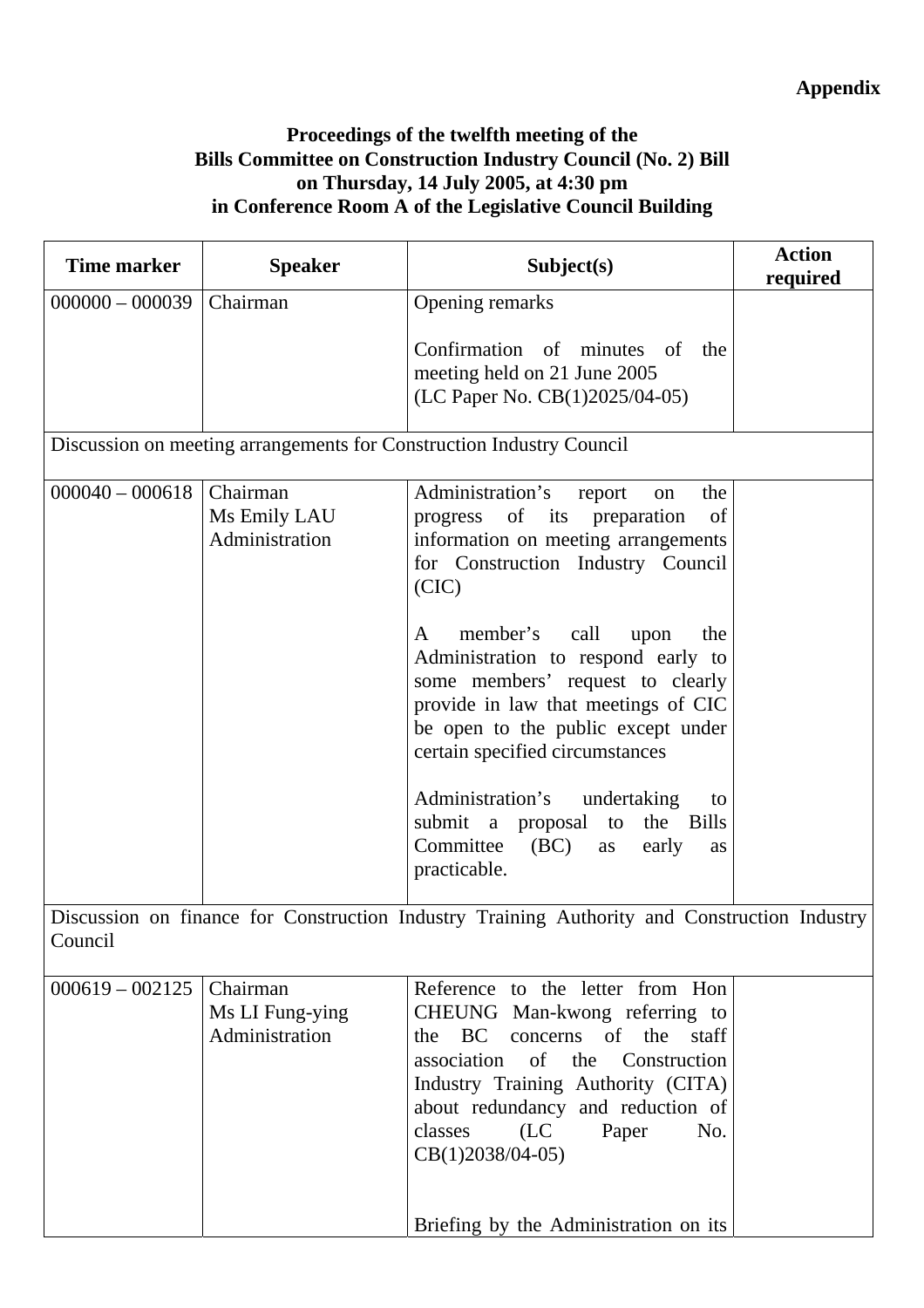| Time marker | <b>Speaker</b> | Subject(s)                                                                                                                                                                                                                                                                                               | <b>Action</b><br>required |
|-------------|----------------|----------------------------------------------------------------------------------------------------------------------------------------------------------------------------------------------------------------------------------------------------------------------------------------------------------|---------------------------|
|             |                | letter dated 8 July 2005 providing<br>information on the financial position<br>Paper<br>(LC)<br>CITA<br>No.<br>of<br>$CB(1)2024/04-05(03))$                                                                                                                                                              |                           |
|             |                | Administration's expression of the<br>following $-$                                                                                                                                                                                                                                                      |                           |
|             |                | - CITA was contemplating various<br>ways to cut costs as well as<br>increase incomes;                                                                                                                                                                                                                    |                           |
|             |                | an early introduction of a voluntary<br>exit scheme (the exit scheme) for<br>its staff was advocated;                                                                                                                                                                                                    |                           |
|             |                | options other than the exit scheme<br>could also be explored, including<br>offering fixed-term employment<br>contracts to CITA staff with proper<br>compensation as proposed by a<br>member; and                                                                                                         |                           |
|             |                | CITA's staff should be provided<br>with development opportunities in<br>keeping with<br>the<br>changing<br>aspirations of the industry and the<br>current education reform.                                                                                                                              |                           |
|             |                | Administration's advice in response to<br>Chairman<br>that<br>detailed<br>the<br>arrangements of any measures, if<br>adopted, including whether the said<br>compensation would be provided<br>before or after signing of new<br>employment contracts, would<br>be<br>worked out by CITA in due course    |                           |
|             |                | The member's clarification that her<br>proposal was that the Administration<br>should make reference to the Sports<br>Development Board when dealing<br>with staff matters upon CITA's<br>transition to CIC, namely, that there<br>should be a guarantee of no layoff<br>within a certain period of time |                           |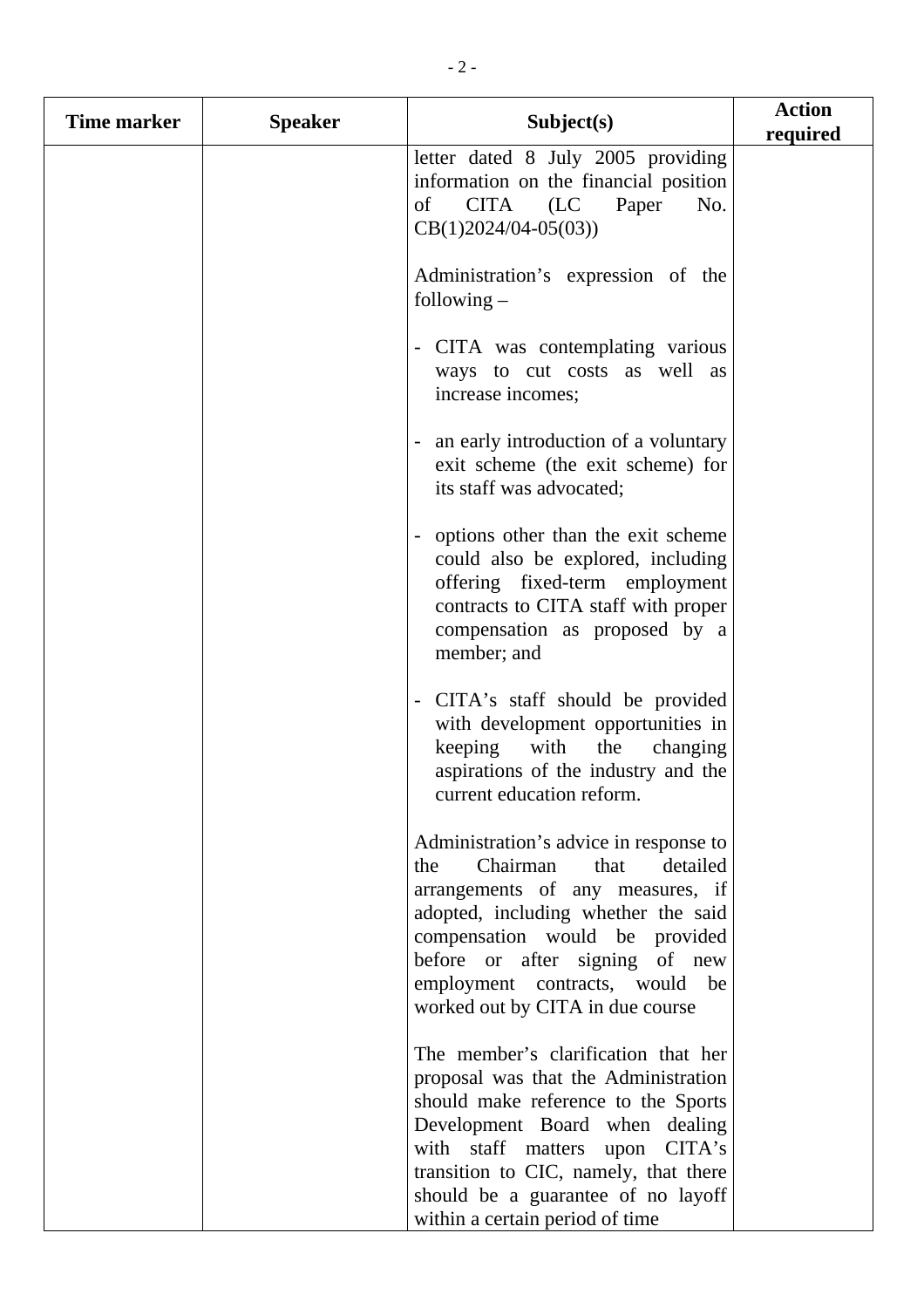| <b>Time marker</b> | <b>Speaker</b>                                 | Subject(s)                                                                                                                                                                                                                                                                                                                                                                                                                                                                                                                                                                                                                                                                                                                                                                                                                                                                                                                                                                                                                                                                                                                                                                                                                                                                                                                                                          | <b>Action</b><br>required       |
|--------------------|------------------------------------------------|---------------------------------------------------------------------------------------------------------------------------------------------------------------------------------------------------------------------------------------------------------------------------------------------------------------------------------------------------------------------------------------------------------------------------------------------------------------------------------------------------------------------------------------------------------------------------------------------------------------------------------------------------------------------------------------------------------------------------------------------------------------------------------------------------------------------------------------------------------------------------------------------------------------------------------------------------------------------------------------------------------------------------------------------------------------------------------------------------------------------------------------------------------------------------------------------------------------------------------------------------------------------------------------------------------------------------------------------------------------------|---------------------------------|
| $002126 - 004522$  | Chairman<br>Mr LEE Cheuk-yan<br>Administration | A member's query of $-$<br>- whether the annual value of public<br>works could, as the Government<br>promised, reach \$29 billion and if<br>so, whether the figure had been<br>different<br>incorporated<br>the<br>in<br>scenarios in projecting the financial<br>position of CITA from 2005 to<br>2010 (Annex B to LC Paper No.<br>$CB(1)2024/04-05(03));$<br>- the rationale behind projecting that<br>CITA would be downsized by 15%<br>through non-renewal of contract for<br>30 employees and an exit scheme<br>introduced for<br>eligible<br>staff<br>(scenarios $2(A)$ and $2(B)$ ), and by<br>30% through an exit scheme<br>introduced for<br>eligible<br>staff<br>(scenarios $3(A)$ and $3(B)$ ;<br>- why with the Disney and West Rail<br>projects under way, CITA's levy<br>income during the past few years<br>was so small; and<br>- whether CITA management had<br>any targetted posts or ranks in the<br>exit scheme.<br>member's<br>request for a The<br>The<br>the<br>value<br>breakdown<br>of<br>construction works by the public and to take action<br>private sectors from 2002 to 2004 and under paragraph<br>the estimated value from 2005 to $ 4(a) $<br>2010, in particular the value of minutes<br>construction works undertaken by the<br>Hong Kong Housing Authority during<br>the relevant period<br>Administration's expression of the | of Administration<br>of<br>thel |
|                    |                                                | following points $-$                                                                                                                                                                                                                                                                                                                                                                                                                                                                                                                                                                                                                                                                                                                                                                                                                                                                                                                                                                                                                                                                                                                                                                                                                                                                                                                                                |                                 |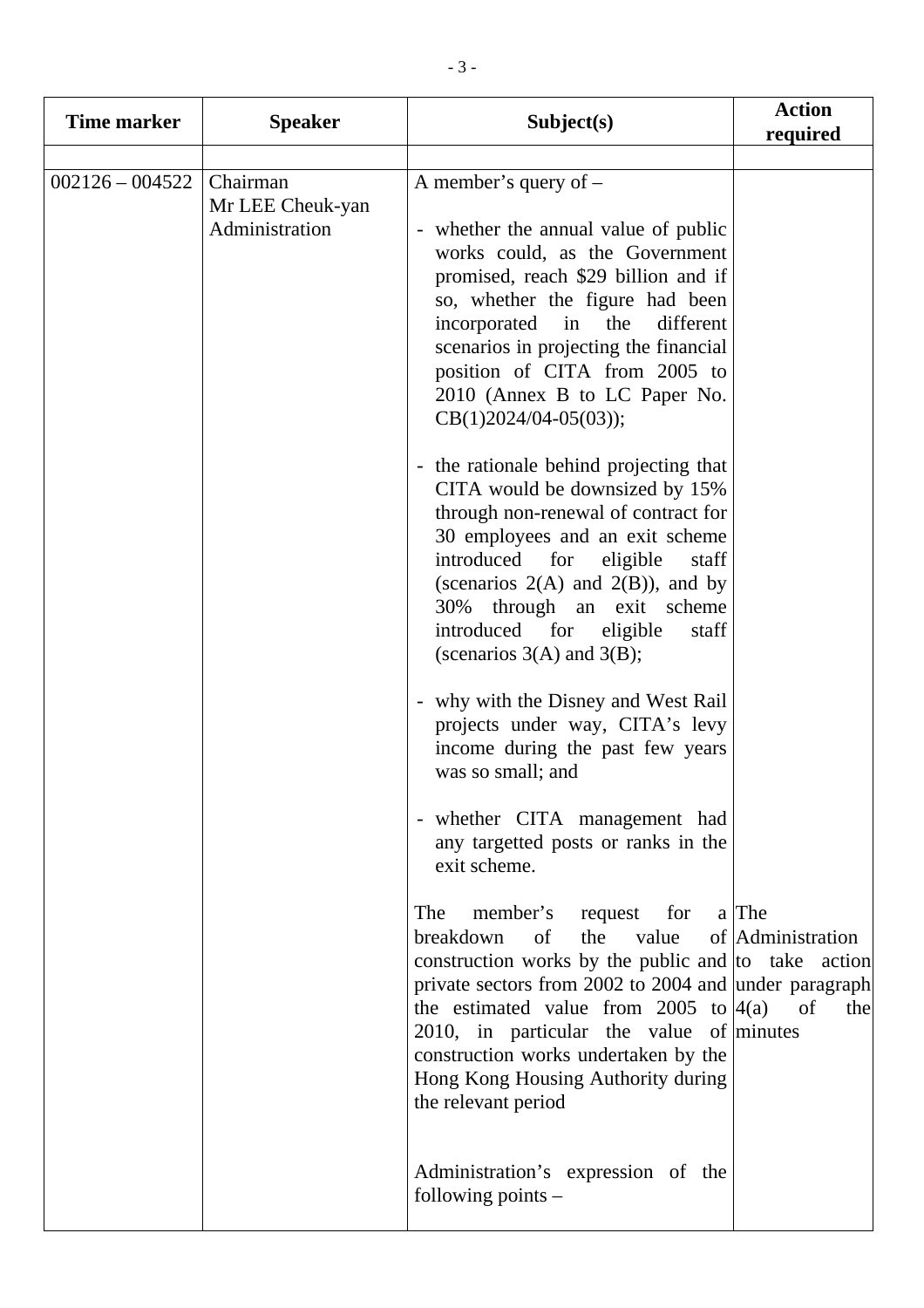| <b>Time marker</b> | <b>Speaker</b> |     | Subject(s)                                                                                                                                                                                                                                                                                                                                                                                                                                                    | <b>Action</b><br>required |
|--------------------|----------------|-----|---------------------------------------------------------------------------------------------------------------------------------------------------------------------------------------------------------------------------------------------------------------------------------------------------------------------------------------------------------------------------------------------------------------------------------------------------------------|---------------------------|
|                    |                | (a) | The expenditures on<br>public<br>works projects and sum of levy<br>collected under the Industry<br>Training (Construction Industry)<br>Ordinance (Cap. 317)<br>were<br>available for public consumption;                                                                                                                                                                                                                                                      |                           |
|                    |                | (b) | The value of construction works<br>commenced per annum<br>had<br>decreased drastically ever since<br>2000.<br>However, the effect<br>would not show in the levy<br>income until two to three years<br>later;                                                                                                                                                                                                                                                  |                           |
|                    |                | (c) | The target of spending around<br>\$29 billion annually on public<br>works projects was a yearly<br>While this year's<br>average.<br>expenditure might be at a lower<br>level because of the<br>near<br>completion of some major works,<br>the actual expenses had all along<br>exceeded \$29 billion in the past<br>five years. Meanwhile, efforts<br>were being made to expedite<br>scheduled works and commission<br>new projects by the<br>Administration; |                           |
|                    |                | (d) | Some of the scenarios were made.<br>with an assumption that the value<br>construction<br>of<br>works<br>commencing each year would<br>rise to \$45 billion in light of the<br>prevailing economic surge and an<br>expanded scope of construction<br>activities covering electrical and<br>mechanical works;                                                                                                                                                   |                           |
|                    |                | (e) | Which scenario would actualize<br>would hinge on CITA staff's<br>response to the exit scheme. If<br>it was<br>unsatisfactory,<br>other<br>options would be explored;                                                                                                                                                                                                                                                                                          |                           |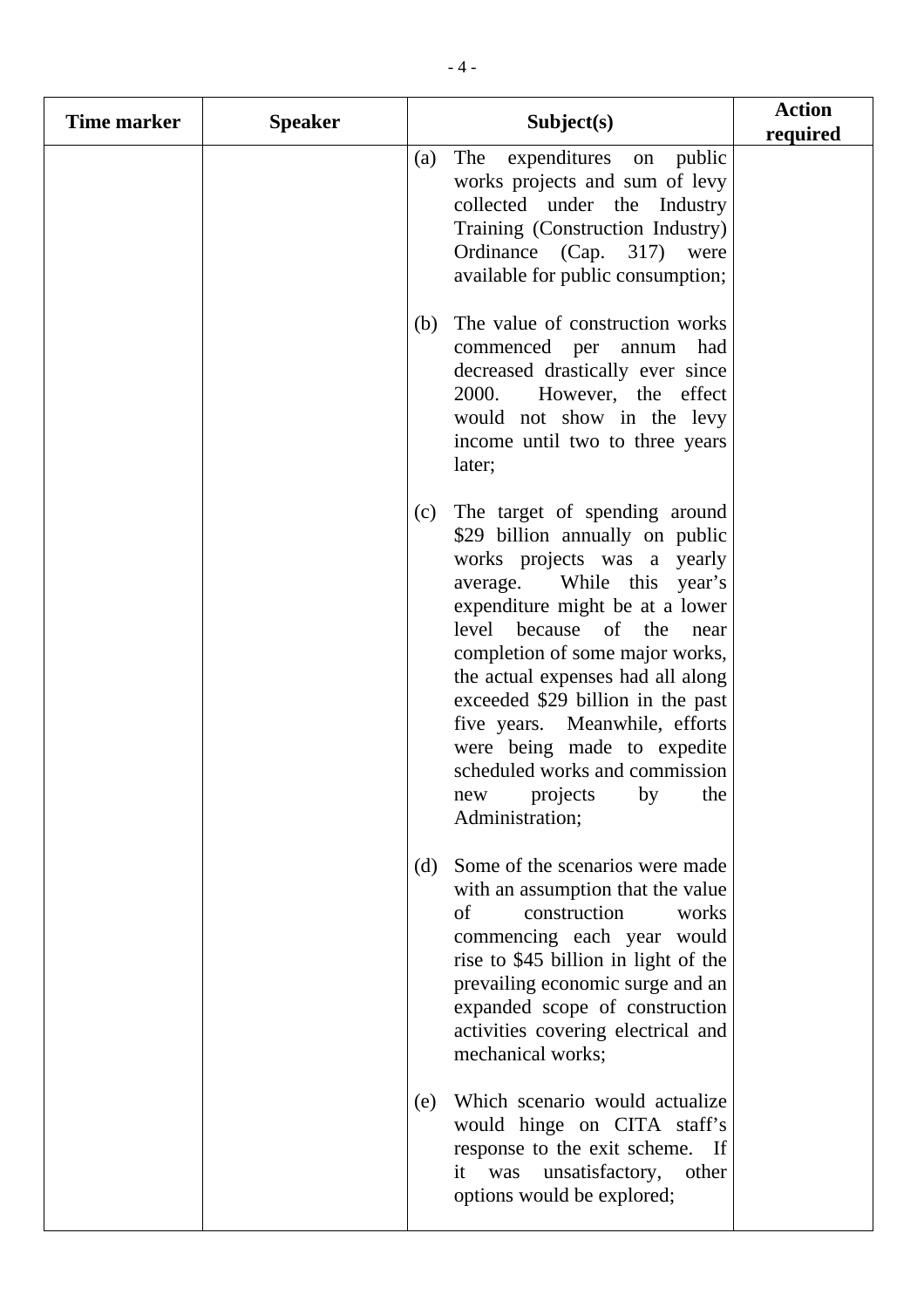| <b>Time marker</b> | <b>Speaker</b>                    | Subject(s)                                                                                                                                                                                                                                                                                                                                                                              | <b>Action</b><br>required |
|--------------------|-----------------------------------|-----------------------------------------------------------------------------------------------------------------------------------------------------------------------------------------------------------------------------------------------------------------------------------------------------------------------------------------------------------------------------------------|---------------------------|
|                    |                                   | Downsizing of CITA by 15%<br>(f)<br>could be achieved partly by<br>non-renewal of contract<br>for<br>certain fixed-term staff;                                                                                                                                                                                                                                                          |                           |
|                    |                                   | The scenario of downsizing of<br>(g)<br>CITA by 30% was presented to<br>show the effect of such an<br>initiative on CITA's operating<br>results. This did not mean the<br>approach would be pursued; and                                                                                                                                                                                |                           |
|                    |                                   | Apart from introducing an exit<br>(h)<br>scheme so as to reduce the staff<br>costs, CITA should also adjust its<br>business planning in response to<br>the changing needs of the<br>construction industry. Pending<br>this, the organizational structure<br>required to fulfill its functions<br>could not be ascertained.                                                              |                           |
| $004523 - 005809$  | Ms LI Fung-ying<br>Administration | member's<br>of<br>the<br>expression<br>A<br>following views $-$                                                                                                                                                                                                                                                                                                                         |                           |
|                    |                                   | CITA management seemed to be<br>(a)<br>deliberately reducing classes to<br>justify downsizing.<br>She<br>considered this unfair and urged<br>the Administration to monitor<br>CITA more closely and intervene<br>where necessary; and                                                                                                                                                   |                           |
|                    |                                   | should The<br>The<br>Administration<br>(b)<br>ensure CITA would not cut its Administration<br>junior staff only while those at to take action<br>the senior level could all remain under paragraph<br>without any pay cut, especially as $ 4(c) $<br>staff cost of the latter was much minutes<br>higher than the former. Hence<br>the need to provide the salary<br>structure of CITA. | of<br>the                 |
|                    |                                   | Administration's expression of the<br>following points $-$                                                                                                                                                                                                                                                                                                                              |                           |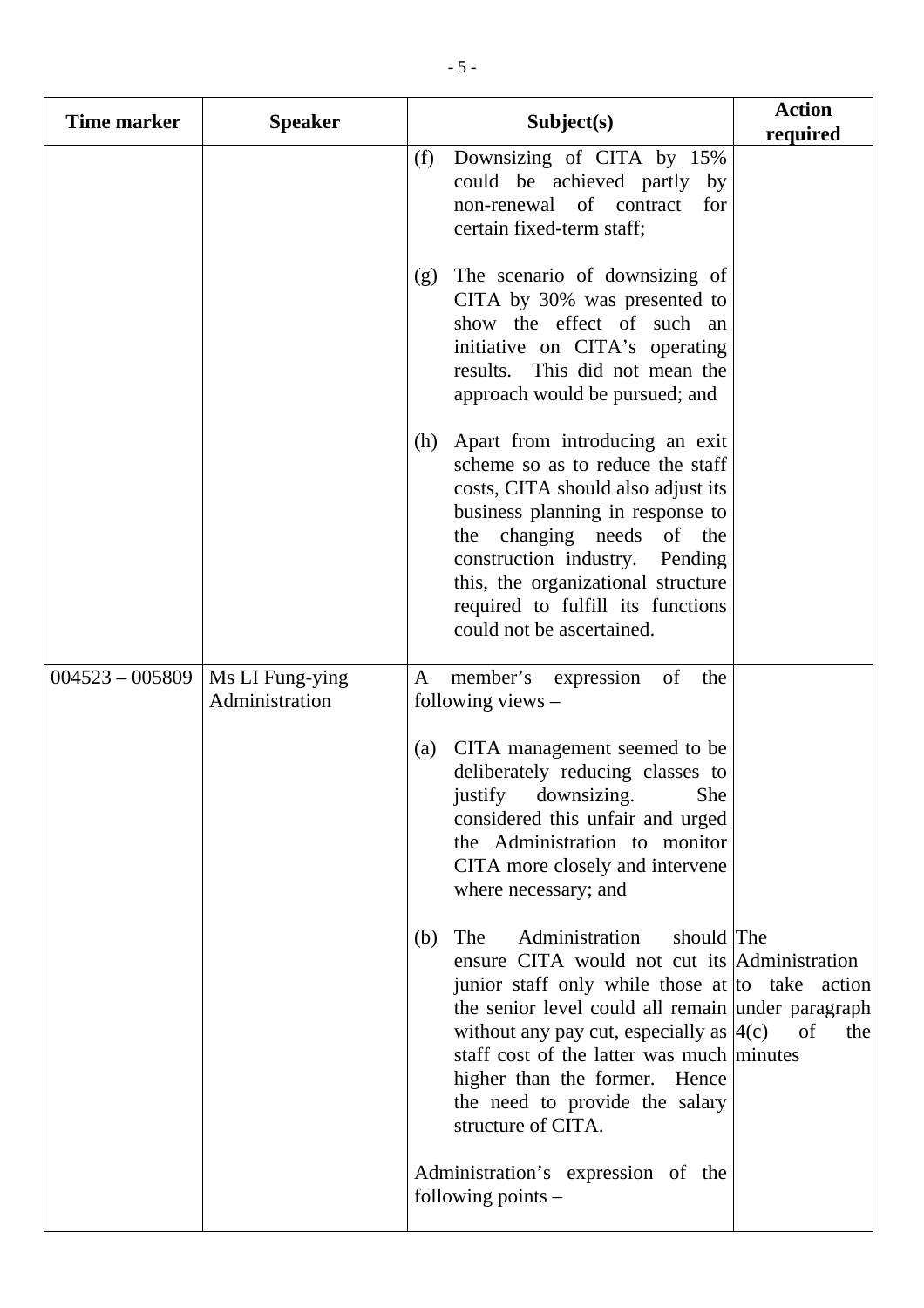| Time marker | <b>Speaker</b> |     | Subject(s)                                                                                                                                                                                                                                                                                                                                                                                                                                                                                                                         | <b>Action</b><br>required |
|-------------|----------------|-----|------------------------------------------------------------------------------------------------------------------------------------------------------------------------------------------------------------------------------------------------------------------------------------------------------------------------------------------------------------------------------------------------------------------------------------------------------------------------------------------------------------------------------------|---------------------------|
|             |                | (a) | The Administration had been<br>offering much advice to CITA on<br>endeavours<br>reduce<br>to<br>its<br>operational<br>whose<br>costs,<br>envisaged impact was already<br>reflected<br>in<br>the<br>financial<br>scenarios presented to the BC.<br>However, since staff costs made<br>of CITA's<br>up around $70%$<br>expenditure,<br>recurrent<br>downsizing was inevitable and,<br>should this still fail to balance<br>CITA's<br><b>CITA</b><br>books,<br>should<br>explore<br>management<br>additional measures with its staff; |                           |
|             |                | (b) | Since the establishment<br>of<br>CITA's<br>staff<br>junior<br>was<br>inevitably larger than the senior<br>staff, the number of junior staff<br>to be affected by downsizing<br>would inevitably be greater;                                                                                                                                                                                                                                                                                                                        |                           |
|             |                | (c) | Instead of targeting at a specific<br>level of staff when pursuing<br>downsizing, CITA should give<br>careful<br>thoughts<br>to<br>the<br>organizational structure<br><i>it</i><br>required to enhance the quality of<br>performance and the need to<br>maintain<br>harmonious<br>a<br>employment relationship;                                                                                                                                                                                                                    |                           |
|             |                | (d) | The Administration had been<br>keeping a close watch over<br>CITA's student intake and was<br>assured of a vigorous enrolment<br>exercise during the<br>summer<br>holidays, particularly when the<br>the Hong Kong<br>results of<br>Certificate<br>of<br>Education<br>Examination (HKCEE) were<br>available. Moreover, since the<br>exit scheme was intended to be a<br>voluntary<br>class<br>measure,<br>reduction<br>would<br>little<br>serve                                                                                    |                           |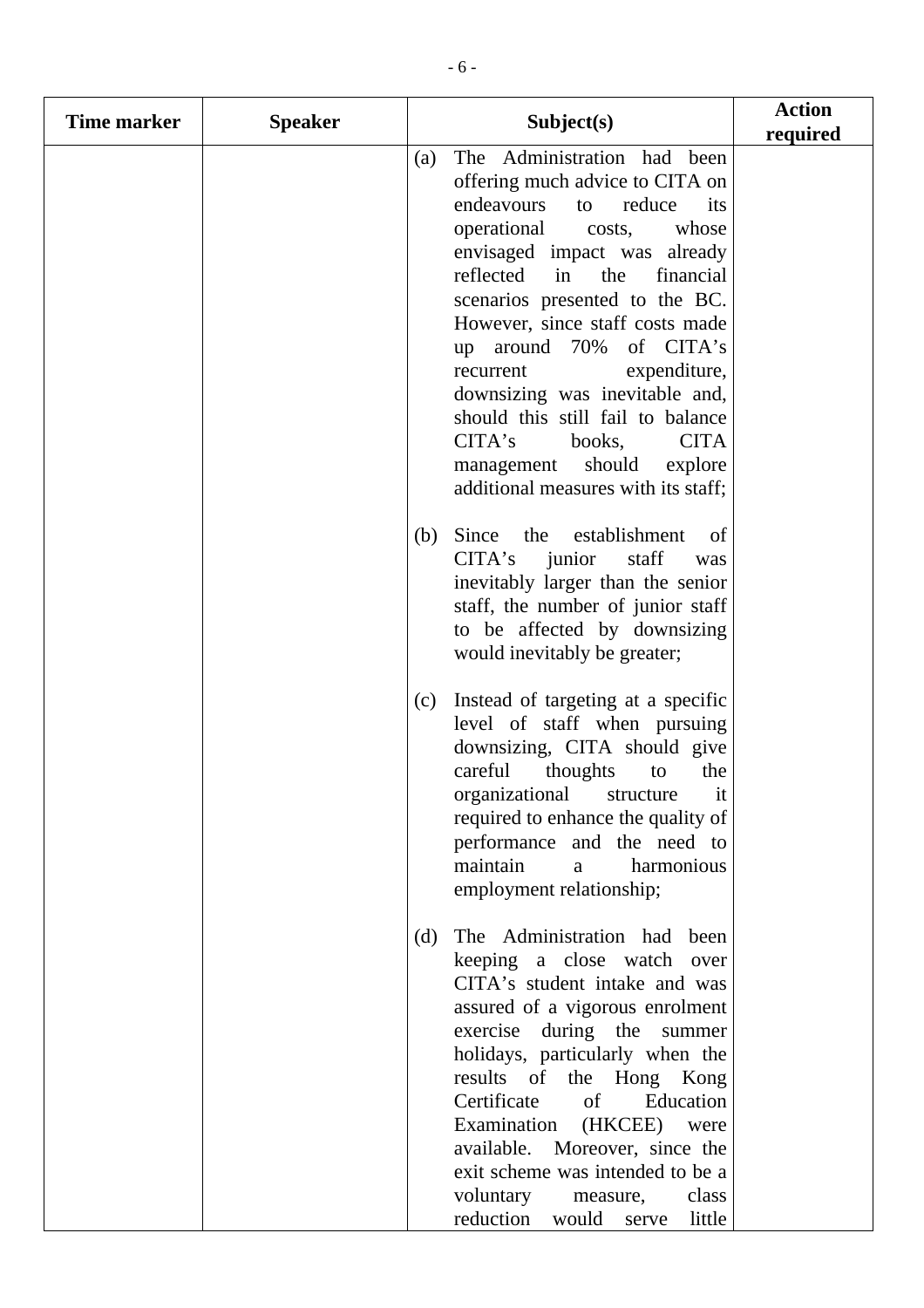| <b>Time marker</b> | <b>Speaker</b>                             | Subject(s)                                                                                                                                                                                                                                                                                                                                       | <b>Action</b><br>required |
|--------------------|--------------------------------------------|--------------------------------------------------------------------------------------------------------------------------------------------------------------------------------------------------------------------------------------------------------------------------------------------------------------------------------------------------|---------------------------|
|                    |                                            | facilitating<br>in<br>purpose<br>downsizing; and                                                                                                                                                                                                                                                                                                 |                           |
|                    |                                            | The<br>Administration<br>would<br>(e)<br>to provide<br>active<br>continue<br>assistance to CITA through its<br>representatives sitting on CITA<br>board.                                                                                                                                                                                         |                           |
| $005810 - 011154$  | Chairman<br>Ms Emily LAU<br>Administration | member's expression<br>of<br>A<br>the<br>following views $-$                                                                                                                                                                                                                                                                                     |                           |
|                    |                                            | The outstanding works projects<br>(a)<br>of the two former municipal<br>councils should be expedited to<br>increase the value of public<br>works;                                                                                                                                                                                                |                           |
|                    |                                            | undesirable<br>(b)<br>that<br>It was<br>the<br>Administration should have no<br>idea which of the scenarios<br>presented would materialize; and                                                                                                                                                                                                  |                           |
|                    |                                            | There was a need to ascertain<br>(c)<br>whether two-thirds of CITA's<br>classes would be cut.                                                                                                                                                                                                                                                    |                           |
|                    |                                            | Administration expression of the<br>following points $-$                                                                                                                                                                                                                                                                                         |                           |
|                    |                                            | The scenarios presented were<br>(a)<br>projections provided at members'<br>request. Among the variables<br>based on which different sets of<br>figures were arrived at, response<br>to the exit scheme was of utmost<br>importance and hence would be<br>ascertained as early as possible<br>for reporting to the BC after its<br>summer recess; |                           |
|                    |                                            | As understood from CITA, class<br>(b)<br>2005-06<br>reduction<br>for<br>was<br>projected to be around 17% as<br>compared with the actual number<br>of trainees in current year and                                                                                                                                                               |                           |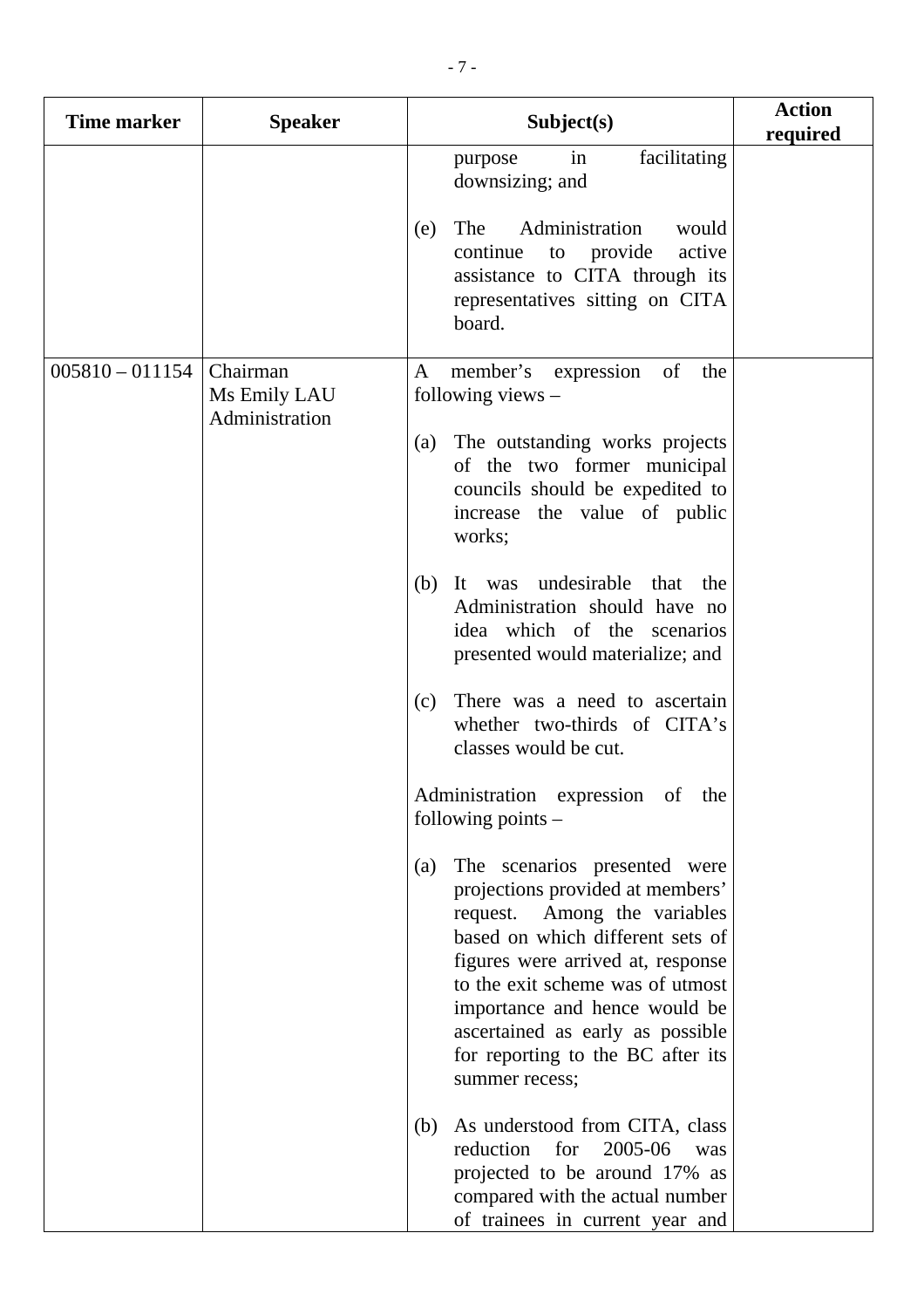| <b>Time marker</b> | <b>Speaker</b>                   | Subject(s)                                                                                                                                                                                                                               | <b>Action</b><br>required                                                                     |
|--------------------|----------------------------------|------------------------------------------------------------------------------------------------------------------------------------------------------------------------------------------------------------------------------------------|-----------------------------------------------------------------------------------------------|
|                    |                                  | would be subject to enrolments<br>received largely in July and<br>August.<br>For instance, the<br>reduction of classes catered for<br>Form 5 school leavers would not<br>be firmed up before the results of<br>HKCEE were available; and |                                                                                               |
|                    |                                  | written<br>(c)<br>reply<br>A<br>CHEUNG Man-kwong's<br>would be provided.                                                                                                                                                                 | to Hon Administration<br>letter to take action<br>under<br>paragraph $4(d)$<br>of the minutes |
|                    |                                  | Discussion on the need to invite CITA<br>board to attend a meeting of the BC                                                                                                                                                             |                                                                                               |
|                    |                                  | The Chairman's view that the most<br>important thing was<br>that<br>the<br>Administration had undertaken to<br>ensure the exit scheme would be<br>voluntary                                                                              |                                                                                               |
| 011155-014701      | Chairman<br>Mr WONG Kwok-hing    | member's expression<br>of<br>$\mathbf{A}$<br>the<br>following views $-$                                                                                                                                                                  |                                                                                               |
|                    | Mr Patrick LAU<br>Administration | (a) Staff cuts at CITA should be<br>directed at its senior staff only;                                                                                                                                                                   |                                                                                               |
|                    |                                  | CITA's management might be<br>(b)<br>abusing their power at the<br>expense of CITA staff and the<br>development of the construction<br>industry.<br>Those<br>involved<br>should be held responsible;                                     |                                                                                               |
|                    |                                  | The continued employment of<br>(c)<br>CITA staff after enactment of the<br>Bill should be guaranteed;                                                                                                                                    |                                                                                               |
|                    |                                  | CITA should increase instead of<br>(d)<br>reduce classes to help lower the<br>unemployment rate;                                                                                                                                         |                                                                                               |
|                    |                                  | It was questionable whether<br>(e)<br>CITA's financial position really                                                                                                                                                                   |                                                                                               |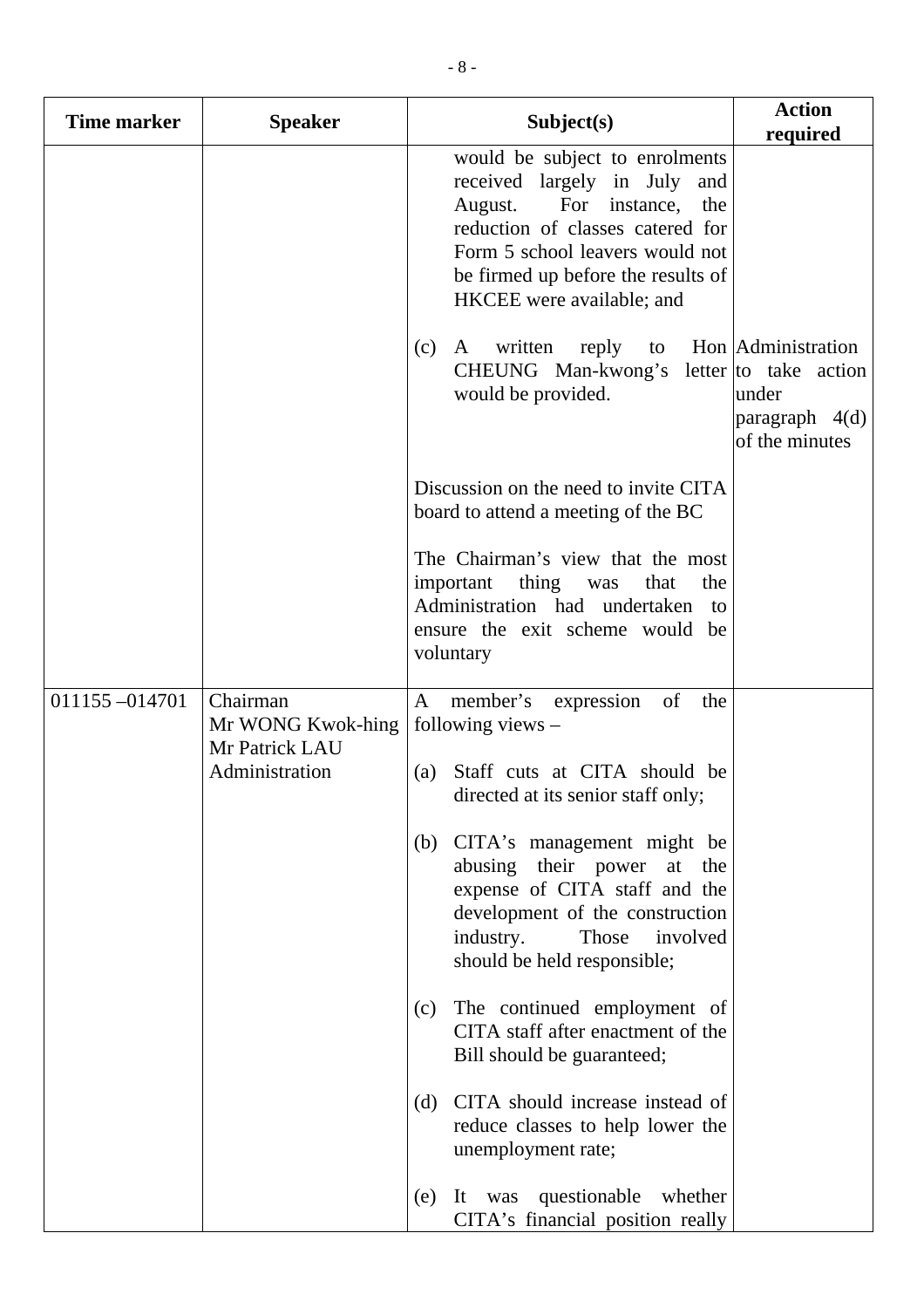| Time marker | <b>Speaker</b> |     | Subject(s)                                                                                                                                                                                                                                                                                                                                                                                                                         | <b>Action</b><br>required |
|-------------|----------------|-----|------------------------------------------------------------------------------------------------------------------------------------------------------------------------------------------------------------------------------------------------------------------------------------------------------------------------------------------------------------------------------------------------------------------------------------|---------------------------|
|             |                |     | called for downsizing, especially<br>as from 2002 to 2004, the<br>accumulated reserves had risen<br>by \$34.9 million notwithstanding<br>a reduction of income accrued<br>construction levy<br>from<br>and<br>training/trade testing by 14% and<br>41%<br>respectively.<br><b>CITA</b><br>might<br>management<br>have<br>provided misleading information<br>to the BC (Annex A to LC Paper<br>No. CB $(1)$ 2024/04-05 $(03)$ ; and |                           |
|             |                | (f) | The projections of construction<br>activities and hence levy income<br>and training demand in the<br>coming years should be more<br>optimistic than those presented in<br>the scenarios (Annex B to LC<br>Paper<br>No.<br>$CB(1)2024/04-05(03)).$                                                                                                                                                                                  |                           |
|             |                |     | Administration's expression of the<br>following points $-$                                                                                                                                                                                                                                                                                                                                                                         |                           |
|             |                | (a) | The increase in the accumulated<br>of CITA had<br>been<br>reserves<br>achieved as a result of conscious<br>efforts to cut down on operating<br>costs by some 20% from 2002 to<br>2004;                                                                                                                                                                                                                                             |                           |
|             |                | (b) | CITA had to get prepared for a<br>deterioration<br>gradual<br>of<br>its<br>financial position up to 2010<br>resulting from the delayed effect<br>of<br>dwindling<br>construction<br>activities;                                                                                                                                                                                                                                    |                           |
|             |                | (c) | Nonetheless, there might be a<br>case to project that in line with<br>the general market situation,<br>construction<br>activities<br>would<br>adjust upwards in the next few<br>years;                                                                                                                                                                                                                                             |                           |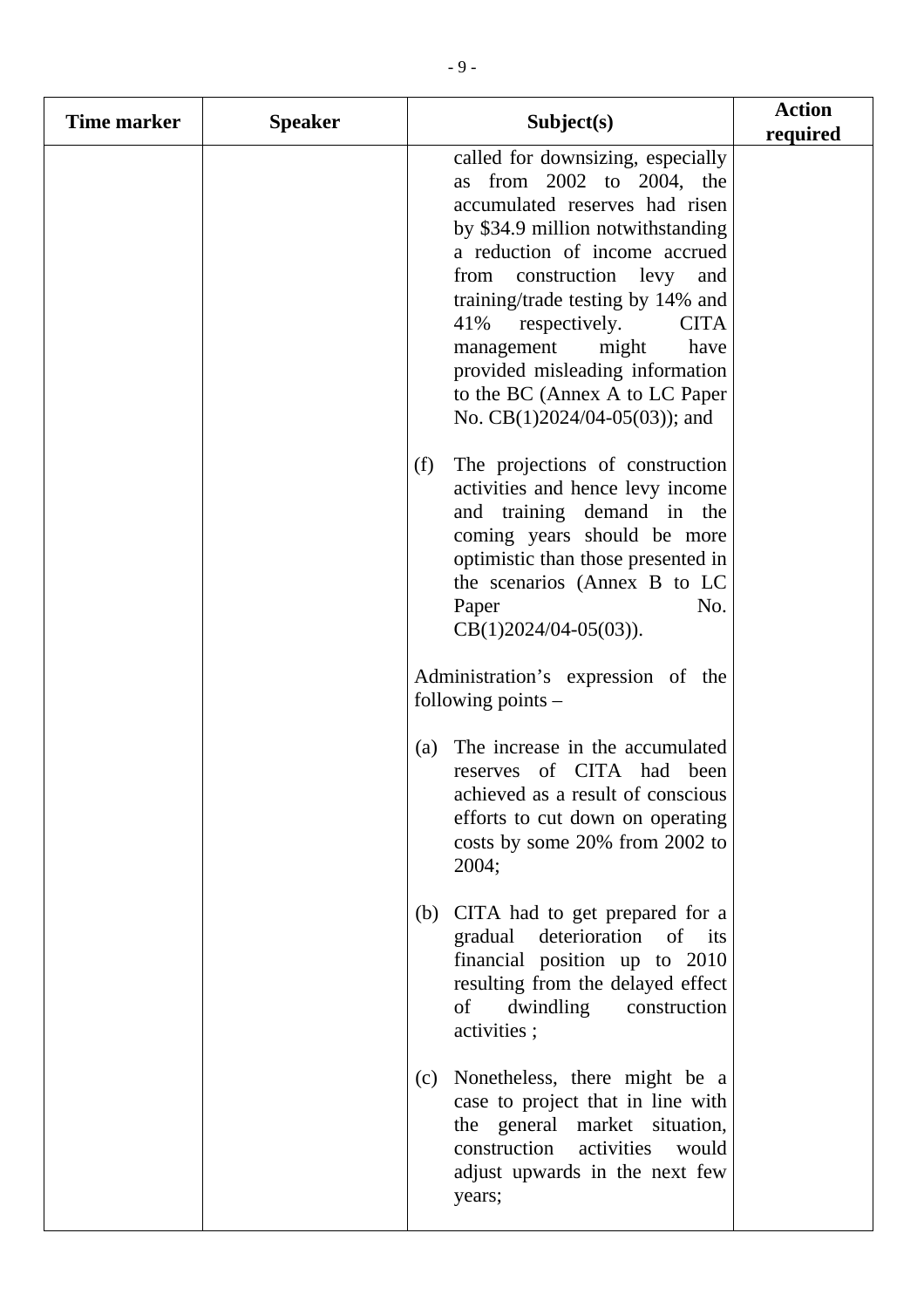| <b>Time marker</b> | <b>Speaker</b> |     | Subject(s)                                                                                                                                                                                                                                                                                                                                                                       | <b>Action</b><br>required  |
|--------------------|----------------|-----|----------------------------------------------------------------------------------------------------------------------------------------------------------------------------------------------------------------------------------------------------------------------------------------------------------------------------------------------------------------------------------|----------------------------|
|                    |                | (d) | Efforts were being made to<br>maximize CITA's student intake<br>and hence income from training<br>programmes;                                                                                                                                                                                                                                                                    |                            |
|                    |                |     | (e) Levy income and training need<br>had been on the decrease because<br>of the economic slowdown as<br>well as the changing practices of<br>the industry, such as the use of<br>prefabricated building materials.<br>Even with efforts to expedite<br>public works projects, it was<br>unlikely that CITA would have<br>as many classes as it had offered<br>in the peak years; |                            |
|                    |                | (f) | Since CITA's levy income came<br>from the industry, the industry<br>should have a say on CITA's<br>operating expenditures including<br>staff<br>its<br>costs<br>and<br>the<br>employment terms;                                                                                                                                                                                  |                            |
|                    |                | (g) | A breakdown of the levy income Administration<br>public<br>from<br>construction works from 2002 to under<br>2004 and the estimated value $\alpha$ paragraph 4(b)<br>from $2005$ to $2010$ could be of the minutes<br>provided;                                                                                                                                                   | and private to take action |
|                    |                | (h) | The Administration had already<br>offered<br>much<br>assistance<br>to<br>facilitate effective exchanges<br>between the management and<br>staff sides of CITA, aiming to<br>help dispel the misconception<br>from<br>arising<br>inadequate<br>communication; and                                                                                                                  |                            |
|                    |                | (i) | CITA's board members were<br>nominated by prominent industry<br>stakeholders and appointed by<br>Government.<br>Stability<br>was<br>considered<br>of<br>significant<br>importance given the proposed                                                                                                                                                                             |                            |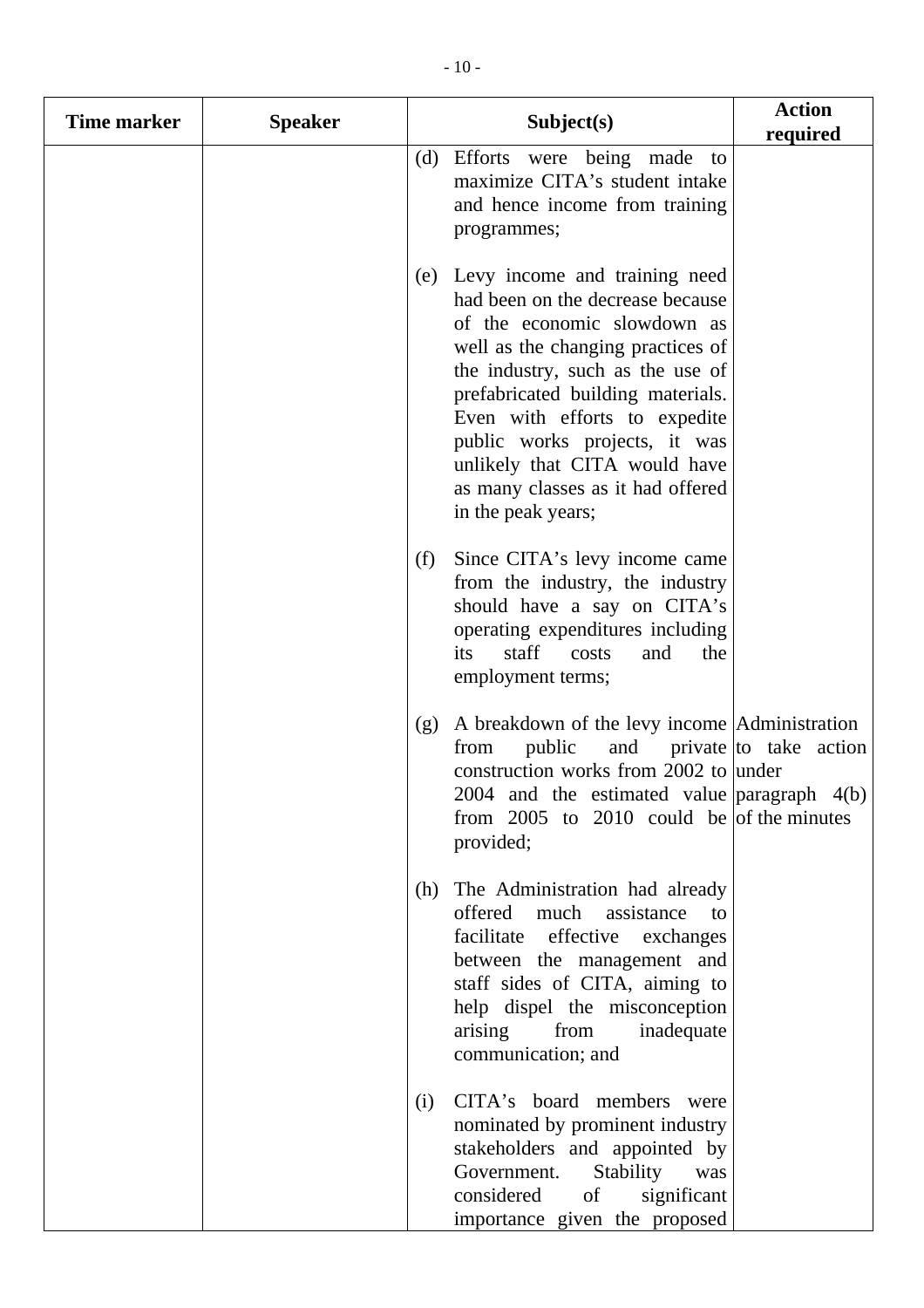| Time marker       | <b>Speaker</b>             | Subject(s)                                                                                                                                                                                                                                                                                       | <b>Action</b><br>required |
|-------------------|----------------------------|--------------------------------------------------------------------------------------------------------------------------------------------------------------------------------------------------------------------------------------------------------------------------------------------------|---------------------------|
|                   |                            | <b>CITA</b><br>amalgamation<br>between<br>and CIC.                                                                                                                                                                                                                                               |                           |
|                   |                            | The member's view that the use of<br>prefabricated<br>building<br>materials<br>should be minimized to improve the<br>unemployment rate. He also opined<br>that this should not lead to reduction<br>in levy because the latter was<br>calculated on the basis of works value                     |                           |
|                   |                            | Another member's expression of the<br>following views $-$                                                                                                                                                                                                                                        |                           |
|                   |                            | While<br>there<br>(a)<br>were<br>some<br>management problems in CITA,<br>it might be a misunderstanding<br>that there was abuse of power.<br>Moreover, CITA management<br>were already improving their<br>performance; and                                                                       |                           |
|                   |                            | (b)<br>There was a certain extent of<br><b>CITA</b><br>consensus<br>in<br><sub>on</sub><br>rationalizing<br>staff<br>costs<br>to<br>CITA's<br>improve<br>financial<br>position, which according to the<br>scenarios presented was not too<br>bad if proper measures were<br>taken to improve it. |                           |
|                   |                            | Administration's emphasis that many<br>efforts had been put into preparing the<br>figures presented in the scenarios to<br>ensure they were reflective of the real<br>situation, which was neither<br>too<br>optimistic nor pessimistic as explained<br>in the earlier part of the meeting       |                           |
|                   |                            | Discussion<br><b>CITA</b><br>whether<br>on<br>management should be invited to<br>attend a meeting of the BC                                                                                                                                                                                      |                           |
| $014702 - 015151$ | Chairman<br>Mr Patrick LAU | Chairman's<br>indication<br>The<br>of<br>acceptance of the projections in the                                                                                                                                                                                                                    |                           |
|                   | Ms Emily LAU               | scenarios, and his view that the BC                                                                                                                                                                                                                                                              |                           |